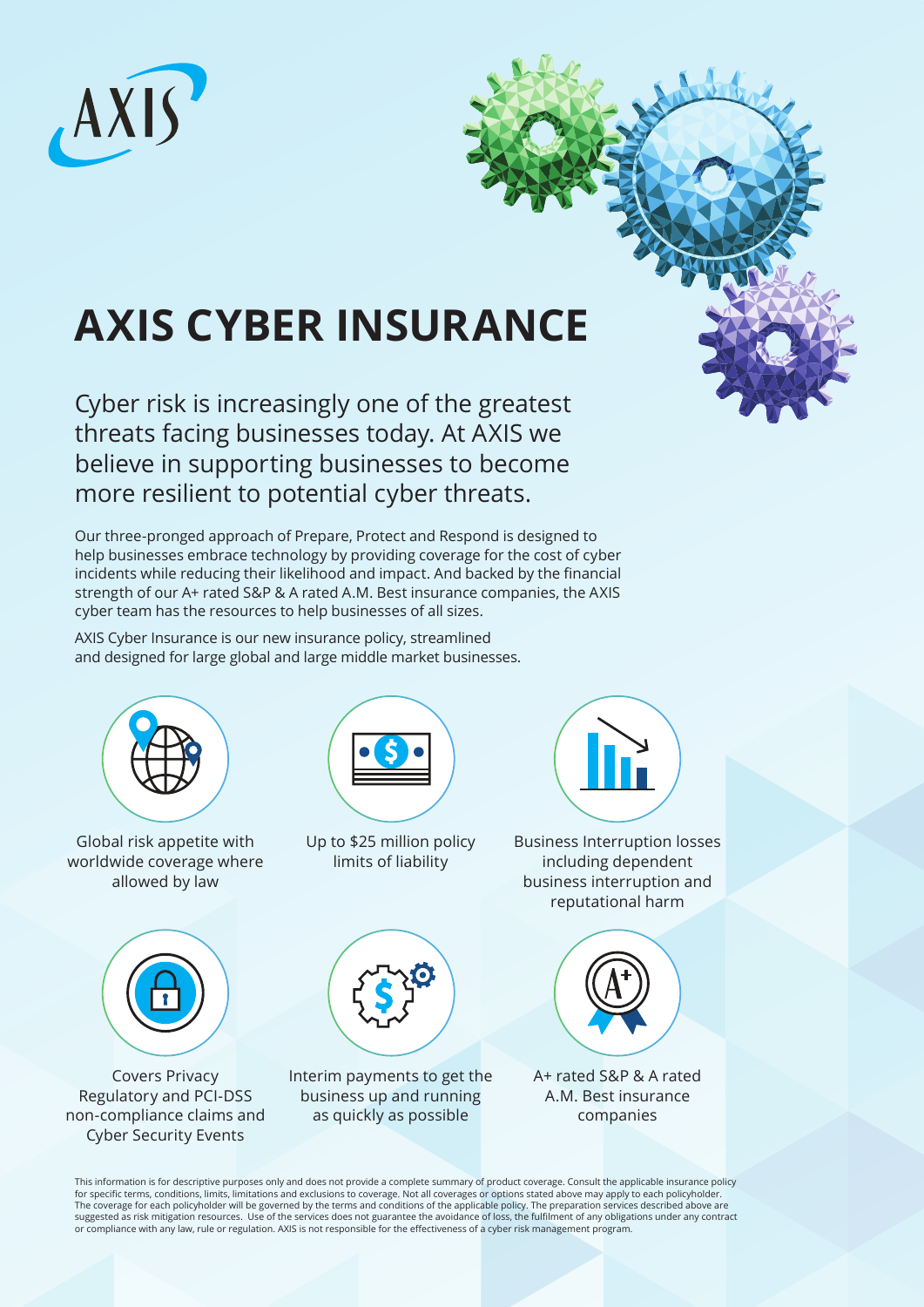**Training and risk management**

## **PREPARE**

### **Helping to reduce the likelihood and impact of a cyber incident**

AXIS offers eligible clients a range of cyber risk management services designed to provide CISOs or Heads of Information Security with proactive services that complement existing security tools or services, either as individual items, or bundled into risk reduction packages.

### **Underwriting expertise**

# **PROTECT**

### **Key Coverages**

### **Business Interruption**

- Includes voluntary shutdown of the business' network
- Generous period of restoration up to 180 days
- Reputational Harm coverage for 12 months
- Forensic accounting costs to prepare proof of loss documentation
- Interim payments to increase the speed with which claims are covered

#### **Other First Party Coverage Considerations:**

- Coverage for undiscovered cyber events that occur prior to the start of the policy, but are discovered during the policy period
- Most cover is on a "Pay" rather than "Reimburse" basis to help manage cash flow following a cyber incident
- Data recovery includes upgrades, improvements and betterment

An example of the type of services we offer:

- Cyber tabletop exercise
- Cyber incident readiness reviews
- Compromise assessments
- O365 risk assessment/review
- Security and Phishing Training

- Funds to replace electronic devices and equipment that were damaged by a cyber incident
- Cyber Crime cover for Social Engineering, Business Email Compromise, Cryptojacking and theft of telecommunications services

#### **General Coverage Considerations:**

- Privacy Regulatory cover includes GDPR and CCPA and other consumer privacy protection laws
- Cover for private actions under BIPA and other law regulating collection and use of biometric information available by endorsement
- Privacy Incident includes all activities regulated under a Privacy Regulation
- PCI-DSS covers card reissuance costs, fraud and administrative reimbursement assessments, forensic investigation costs, fines and penalties and includes the suspected, as well as the actual, failure to comply with the PCI-DSS
- Cyber Terrorism